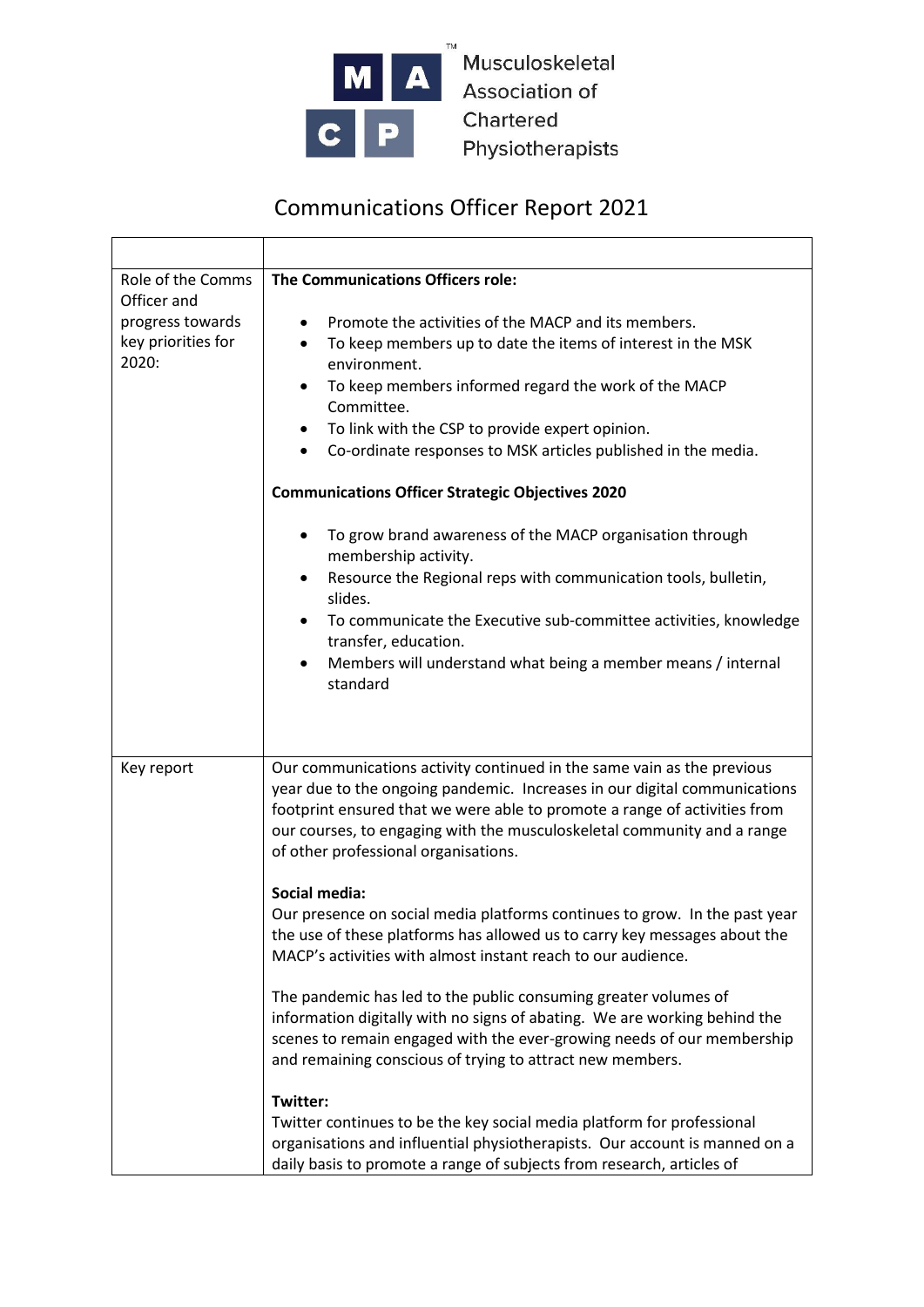|                  | interests, re-tweets of key musculoskeletal subjects and in some cases a<br>'lighter touch' to recognise student successes or promote courses. |  |                                                                                                                                                                                                                                                                                                                                                                                                                                                                                                                                                                                                                             |  |
|------------------|------------------------------------------------------------------------------------------------------------------------------------------------|--|-----------------------------------------------------------------------------------------------------------------------------------------------------------------------------------------------------------------------------------------------------------------------------------------------------------------------------------------------------------------------------------------------------------------------------------------------------------------------------------------------------------------------------------------------------------------------------------------------------------------------------|--|
|                  |                                                                                                                                                |  | Our Twitter following has increased to 19.7 with a projected 20k by the end                                                                                                                                                                                                                                                                                                                                                                                                                                                                                                                                                 |  |
|                  | of the year.                                                                                                                                   |  |                                                                                                                                                                                                                                                                                                                                                                                                                                                                                                                                                                                                                             |  |
|                  | 2017-18                                                                                                                                        |  | 13k                                                                                                                                                                                                                                                                                                                                                                                                                                                                                                                                                                                                                         |  |
|                  | 2018-19                                                                                                                                        |  | 16k                                                                                                                                                                                                                                                                                                                                                                                                                                                                                                                                                                                                                         |  |
|                  | 2019-20                                                                                                                                        |  | 18.7k                                                                                                                                                                                                                                                                                                                                                                                                                                                                                                                                                                                                                       |  |
|                  | 2020-Oct                                                                                                                                       |  | 19.7                                                                                                                                                                                                                                                                                                                                                                                                                                                                                                                                                                                                                        |  |
|                  | <b>Facebook:</b><br>Twitter and ensure that content is generally shared on both outlets                                                        |  | Growth of Facebook as a professional media platform has slowed down in<br>what appears to be a shift of some of our audience to the 'bite-size' format<br>of Twitter. We continue to feed Facebook as not all members are on                                                                                                                                                                                                                                                                                                                                                                                                |  |
|                  | other media content like podcasts.                                                                                                             |  | Facebook has also be a very useful platform for live webinars and hosting                                                                                                                                                                                                                                                                                                                                                                                                                                                                                                                                                   |  |
|                  | reflection of summer month activity or some saturation.                                                                                        |  | Podcasts continued to slow down as we saw a growth in webinars and Zoom<br>presentations. This has slowed in the past few months which may be a                                                                                                                                                                                                                                                                                                                                                                                                                                                                             |  |
|                  | Instagram:<br>- this will be ready early 2022.                                                                                                 |  | Instagram is mainly a visual platform requiring photos and video material.<br>Content from our other platforms is shared here. We currently have<br>doubled our followers to 82 and will increase our visual content over the<br>next year by employing new software like Canva to create professional<br>graphics. The PDC is working in conjunction with the Communications<br>officer to revamp the MACP Instagram which should increase our followers                                                                                                                                                                   |  |
|                  | activity.                                                                                                                                      |  | As part of the launch of the Rheumatology Clinical Interest Group, the social<br>media platforms will be supported by the team. At the time of their launch<br>they had 19 followers which is expected to grow as the group expand their                                                                                                                                                                                                                                                                                                                                                                                    |  |
| <b>Touchnote</b> | of popular research papers.                                                                                                                    |  | Touchnote our newsletter has continued to benefit from the change in<br>content and structure. We hope to continue with the Newsletter to carry a<br>range of other communication and for those who do not have a presence on<br>social media. This allows us to reach members with 5 issues a year (versus 4<br>in previous years) and brings a variety of updates on IFOMPT, calls for<br>abstracts and promotion of conferences and webinars. The newsletter also<br>has a media roundup of key articles shared on social media with links<br>embedded into the newsletter for a useful educational and article database |  |